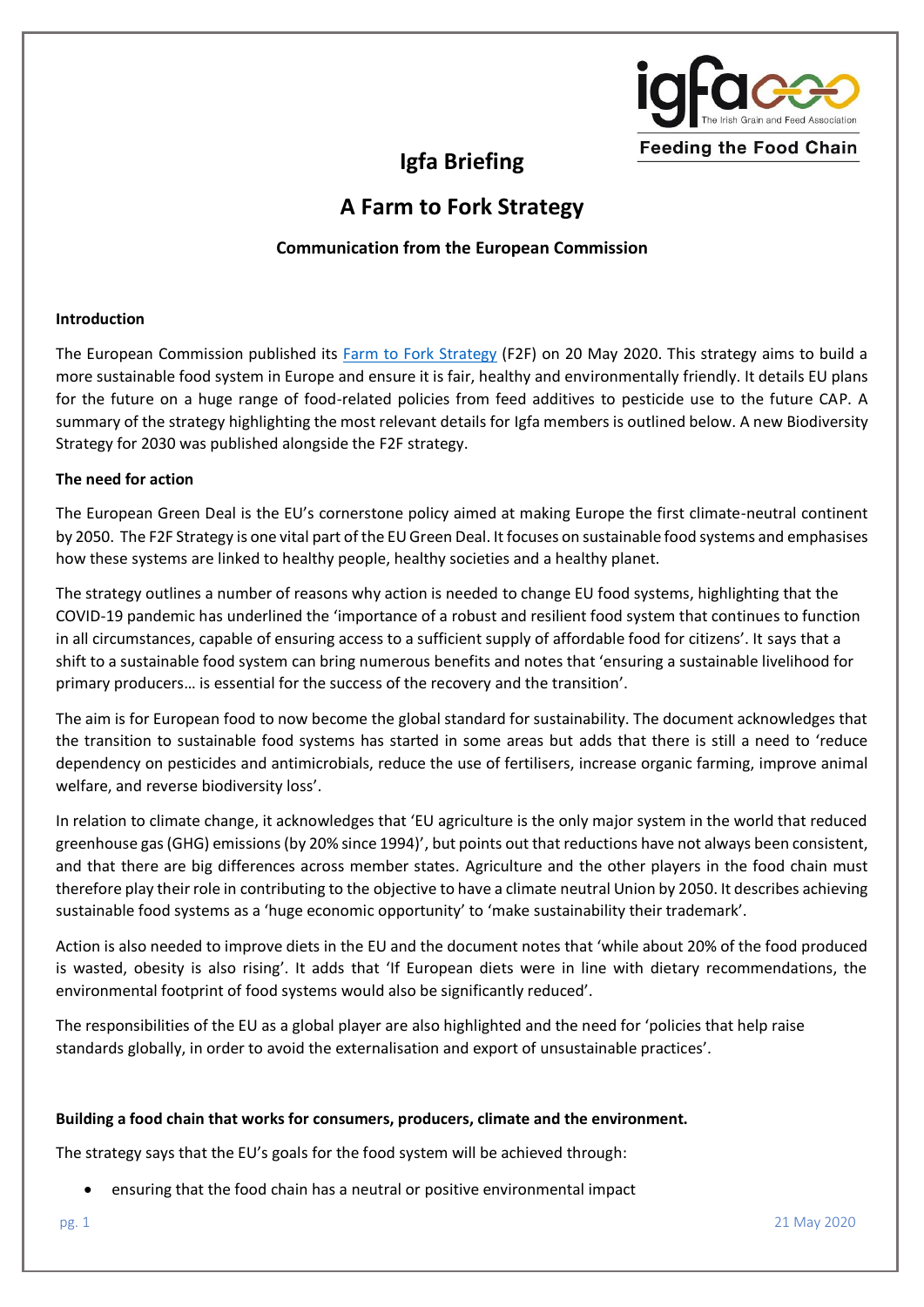- making sure that everyone has access to sufficient, nutritious, sustainable food
- ensuring that the most sustainable food also becomes the most affordable.

The commission therefore plans to propose legislation on an overarching framework for sustainable food systems before the end of 2023. This legislation should 'ensure policy coherence at EU and national level, mainstream sustainability in all food-related policies and strengthen the resilience of food systems'. It will aim to ensure a 'fair transition' by taking into account the different starting points and different improvement potential between member states.

The legislation may also include common definitions and general food sustainability principles that will guide broader legislative developments. 'Combined with certification and labelling on the sustainability performance of food products …, the framework will allow operators to benefit from sustainability practices'.

## Ensuring sustainable food production

Under this heading the commission outlines a number of specific target policy areas, highlighting that 'all actors of the food chain must play their part'.

- **Carbon farming** the strategy says that farming practices that remove CO2 from the atmosphere should be rewarded either via the CAP or other public or private initiatives. This carbon sequestration is highlighted as an example of the potential for a new green business model and 'a new EU carbon farming initiative' is specifically mentioned. The strategy says this initiative 'will provide a new source of income for farmers'. The Commission will also develop a 'regulatory framework for certifying carbon removals based on robust carbon accounting to monitor and verify the authenticity of carbon removals'.
- The document describes the '**circular bio-based economy'** as an 'untapped' resource and mentions specifically the benefits of environment measures such as developing the production of renewable energy, advanced biorefineries and farm based solar panels.
- **Pesticides**  the commission plans to take action to reduce pesticide use with a specific aim to reduce the overall use and risk of chemical pesticides by 50% by 2030. It will also aim to reduce the risk of what it describes as the 'more hazardous pesticides' by 50% by 2030. It plans to revise the directive on the sustainable use of pesticides and enhance provisions on integrated pest management (IPM). It is believed that these measures alongside promoting greater use of safe alternatives will help the move to alternative products and help maintain farmers' incomes. On the topic of pesticides, it also plans to facilitate the placing on the market of pesticides containing biological active substances, reinforce the environmental risk assessment of pesticides, reduce the length of the pesticide authorisation process and overcome data gaps in pesticide statistics to promote evidence-based policymaking.
- **Nutrients** measures will be taken to reduce agricultural nutrient losses by at least 50%. This will reduce the use of fertilisers by at least 20% by 2030. To achieve this, the commission wants to ensure that current relevant legislation on this topic is fully implemented and enforced, develop integrated nutrient management action plans with member states and extend the application of precise fertilisation techniques and sustainable agricultural practices especially in intensive livestock areas.
- **Feed additives** As nearly 70% of the GHG emissions from agriculture comes from the animal sector, the commission plans to facilitate the placing on the market of 'sustainable and innovative feed additives' as a tool to reduce emissions from animals. A proposal for a revision of the Feed Additives Regulation is expected at the end of 2021.
- **Feed materials** an assessment of EU policy will be done to evaluate how to reduce EU 'dependency on critical feeds materials (e.g. soya grown on deforested land)' and encourage EU-grown plant proteins. This will also include looking at the potential of alternative feed materials such as insects and by-products from the bioeconomy.
- The commission plans to review its **EU promotion programme** for agricultural products so it is focused more on sustainability. On the meat side, it wants to ensure that EU promotions support 'the most sustainable, carbon-efficient methods of livestock production'.
- **Antimicrobial resistance (AMR**) the document mentions the health problems and costs for animals and humans of AMR and outlines that action will be taken to reduce overall EU sales of antimicrobials for farmed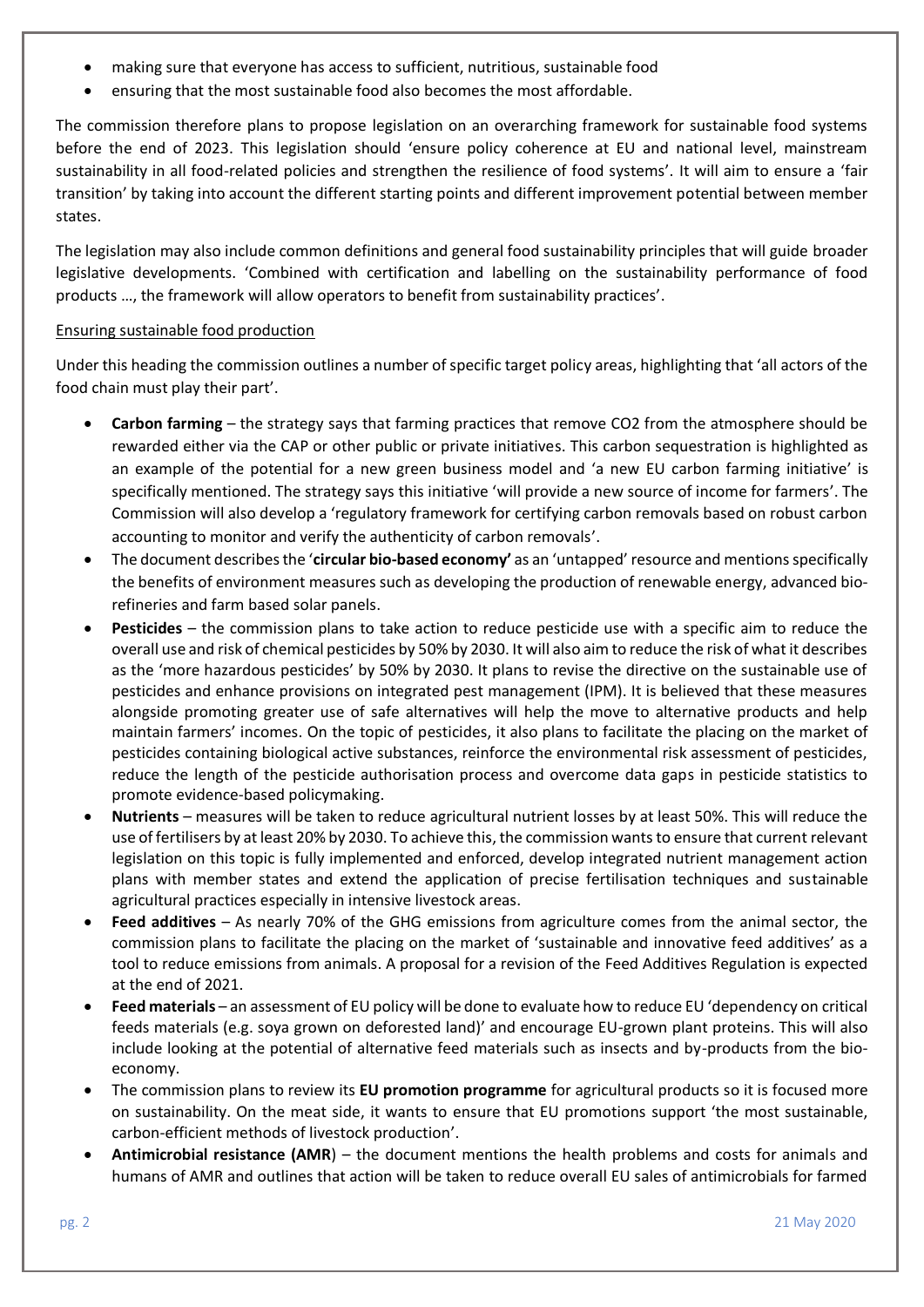animals by 50% by 2030. It adds that the new rules on veterinary medicines and medicated feed provide a range of measures to achieve this objective.

- **Animal welfare** given that better animal welfare improves animal health and therefore reduces the need for medication, the commission plans to revise current animal welfare legislation including on animal transport and the slaughter of animals.
- **Plant health** because climate change brings new threats to plant health, measures to better protect plants from emerging pests and diseases are needed. The document says that new innovative techniques may play a role in improving biodiversity and could 'accelerate the process of reducing dependency on pesticides'. The commission is therefore carrying out a study which will look at the potential of new genomic techniques to improve sustainability along the food supply chain.
- **Organic production** the commission believes that the market for organic produce needs to be promoted further and plans to publish an Action Plan on organic farming. The aim is to have at least 25% of the EU's agricultural land under organic farming by 2030.
- **CAP** improving climate performance is a vital aim of the new CAP 2022. Under the new CAP proposals, member states will be required to submit a CAP Strategic Plan (CSP) to the commission for approval. The CSP will detail how member states plan to achieve the nine new specific objectives for the future CAP. Four of these objectives are environment or climate-related and link directly to the aims of the EU Green Deal. The commission plans to make recommendations to each member state on what could be necessary under the new objectives of the CAP. However, the F2F strategy identifies a number of things specifically that should be included in the CSPs:
- $\triangleright$  Farm houses and barns are often perfect locations for placing solar panels and such investments should be prioritised in the future CSPs.
- $\triangleright$  Agricultural practices that reduce the use of pesticides through the CAP will be of paramount importance and the CSPs should reflect this transition and promote access to advice.
- ➢ Member states will include in their CSPs measures to improve nutrient management such as the Farm Sustainability Tool for nutrient management.
- $\triangleright$  The commission will strictly assess any proposal for coupled support in the CSPs from the perspective of the need for overall sustainability.
- ➢ The new 'eco-schemes' will offer a major stream of funding to boost sustainable practices and will have to be appropriately resourced and implemented in the CSPs. The Commission will support the introduction of a minimum ring-fencing budget for eco-schemes.
- $\triangleright$  To speed up innovation and accelerate knowledge transfer, the Commission will work with member states to strengthen the role of the European Innovation Partnership 'Agricultural Productivity and Sustainability' (EIP-AGRI) in the CSPs.
- ➢ In their CSPs, member states will need to scale up support for Agricultural Knowledge and Innovation Systems (AKIS) and strengthen resources to develop and maintain appropriate advisory services needed to achieve the Green Deal objectives and targets.

# Ensuring food security

While the current COVID-19 pandemic has no connection to food safety, it has shown that EU food security can be put at risk. The document says that 'climate change and biodiversity loss constitute imminent and lasting threats to food security' and that resilience needs to be built into the system by making it more sustainable. The commission plans to assess and enhance current systems to deal with crises and specifically mentions that the 'agricultural crisis reserve will be revamped so its full potential can be used upfront in the case of crisis in agricultural markets'.

#### Stimulating sustainable food processing, wholesale, retail, hospitality and food services practices

The commission says that the 'food industry and retail sector should show the way' on sustainability 'by increasing the availability and affordability of healthy, sustainable food options to reduce the overall environmental footprint of the food system'. The commission therefore plans to develop an 'EU Code of Conduct for responsible business and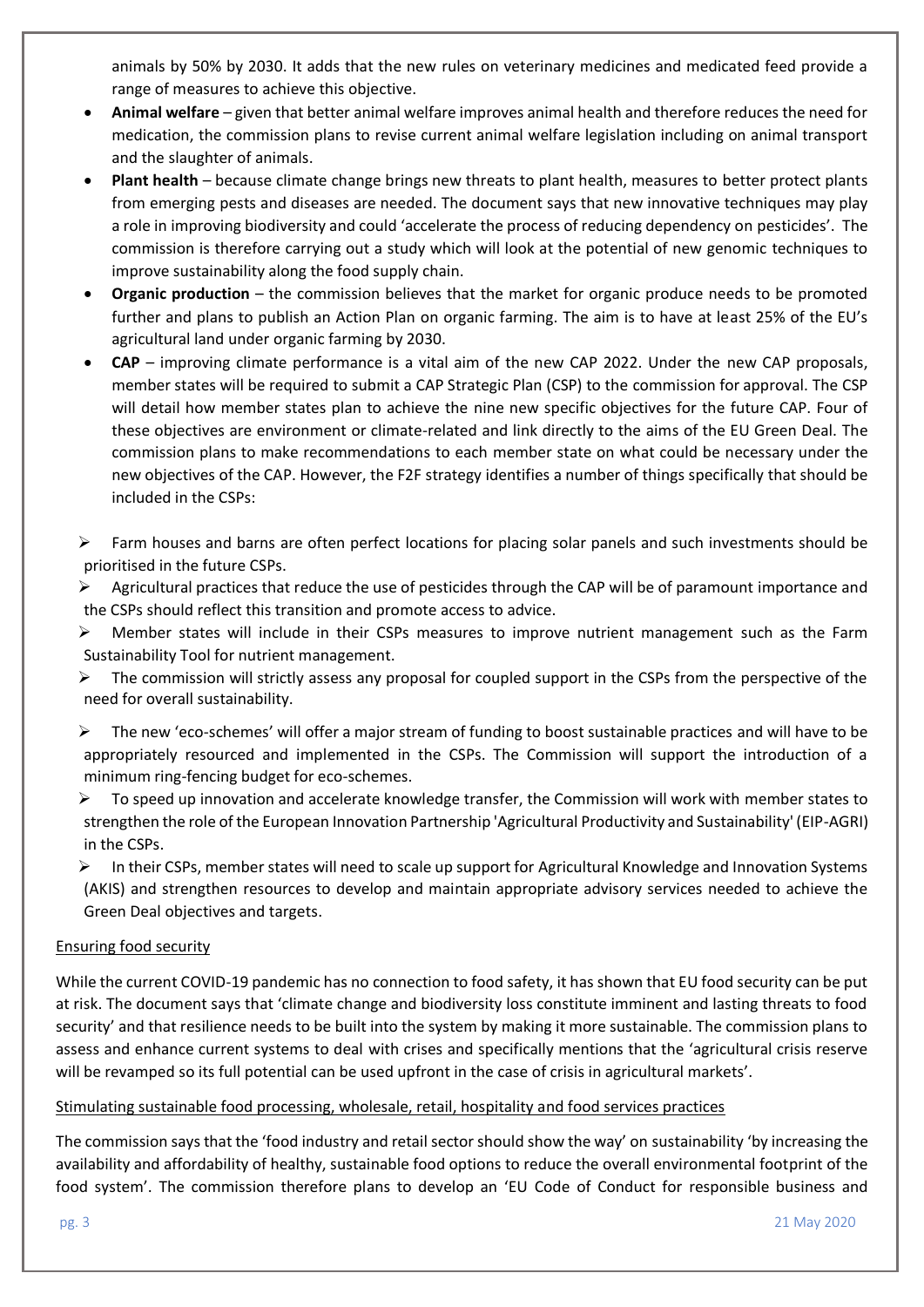marketing practice accompanied with a monitoring framework'. It will ask food companies to make detailed commitments on improving diets, reducing the environmental footprint of products, energy efficiency, adapting marketing and advertising strategies and reducing packaging. Specifically, the document notes that marketing campaigns advertising meat at very low prices must be avoided.

Food packaging will also need to be more sustainable and the commission will look at ways to promote reusable and recyclable materials and ways to improve packaging so that food waste is reduced.

The commission will also look to enhance and create shorter supply chains. The aim here is to reduce dependence on long-haul transportation.

## Promoting sustainable food consumption and facilitating the shift to healthy, sustainable diets

This section of the document deals with the need to change diets in the EU and reverse trends in obesity. It says that 'moving to a more plant-based diet with less red and processed meat' would not only be better for health but also for the sustainability of the food system. To this end, the commission will look again at food labelling and will:

- propose harmonised mandatory front-of-pack nutrition labelling
- consider extending mandatory origin or provenance indications to certain products
- examine ways to harmonise voluntary green claims and to create a sustainable labelling framework
- explore ways to provide information to consumers through other means including digital.

To improve the availability and price of sustainable food and to promote healthy and sustainable diets in institutional catering, the commission will determine the best way of setting minimum mandatory criteria for sustainable food procurement. This will help public authorities' source sustainable food and boost sustainable farming systems, such as organic farming.

## Reducing food loss and waste

The document notes that tackling food loss and waste is key to achieving sustainability and will deliver numerous positive impacts. The current aim is to halve per capita food waste at retail and consumer levels by 2030. The commission is therefore planning to propose legally binding targets to reduce food waste across the EU in 2023, after a new methodology for measuring food waste and new data from the member states is received.

The commission plans to integrate food loss and waste prevention into other EU policies and specifically plans to investigate and explore ways of preventing food losses at the production stage.

# **Enabling the transition**

# Research, innovation, technology and investments

The document says that 'research and innovation (R&I) are key drivers in accelerating the transition' to sustainable food systems. Under Horizon 2020, the EU's Research and Innovation programme, there will be a new call for proposals for research to address the priorities of the EU Green Deal. €1 billion will be made available. The plan for the future is to focus research resources and funding on a range of related topics, though increasing the availability and source of alternative proteins and meat substitutes is mentioned as a key area.

The commission aims to accelerate the rollout of fast broadband in rural areas to achieve the objective of 100% access by 2025. It says all farmers and rural areas need connections to be fast and reliable, adding that this is key to enable mainstreaming of precision farming and use of artificial intelligence.

### Advisory services, data and knowledge-sharing, and skills

The document notes that advisory services are especially important for primary producers and tailoring the advice on sustainability will be important. The commission will therefore promote effective Agricultural Knowledge and Innovation Systems (AKIS), involving all food chain actors.